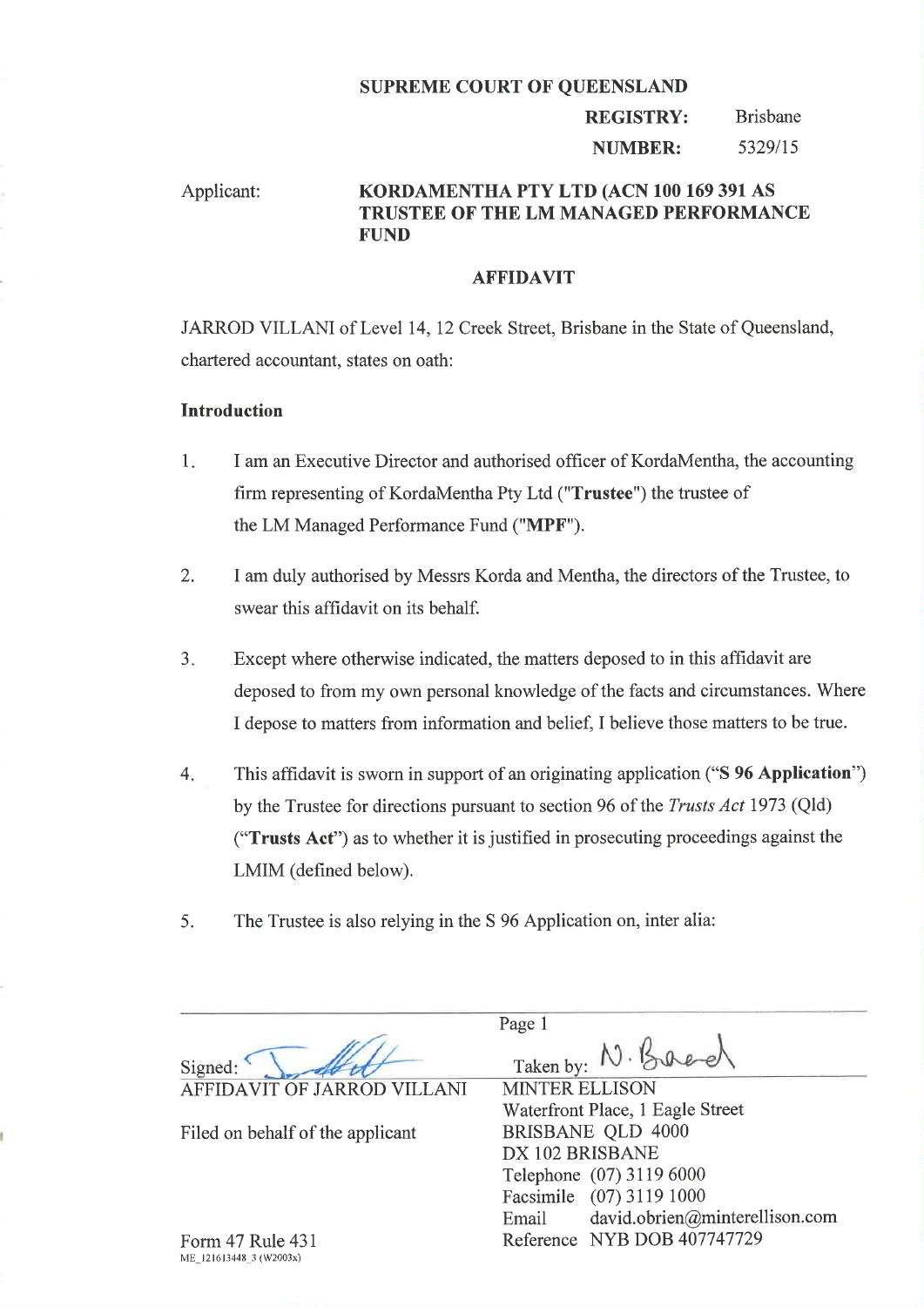- (a) a written statement of facts ("First Statement of Facts") prepared pursuant to section 96(1) of the Trusts Act for Supreme Court Proceeding 58032114 ("First Proceeding");
- (b) a written statement of facts ("Second Statement of Facts") prepared pursuant to section 96(1) of the Trusts Act for Supreme Court Proceeding S8034/14 ("Second Proceeding").
- 6 To minimise duplication, I do not exhibit to this afhdavit documents that are annexed to either statement of facts.
- <sup>7</sup>. I also do not in this affrdavit depose to every fact covered in the statements of fact.
- 8 Upon the hearing of the S 96 Application, the Trustee will seek to tender two confidential and privileged legal advices, and submit that this Honourable Court should make an appropriate confidentiality order in respect of the advices to preserve the Trustee's legal professional privilege.

# Parties

- The defendant in the First Proceeding and the Second Proceeding (together, the "Proceedings"), LM Investment Management Limited (Receivers and Managers appointed)(in Liquidation)(ACN 077 208 461) ("LMIM") was incorporated on <sup>31</sup> January 1997. A historical company search of LMIM obtained from the Australian Securities and Investments Commission's ("ASIC") electronic database on 3 March 2015 is annexed to the First Statement of Facts.  $9<sub>r</sub>$
- LMIM established a unit trust called the LM Managed Performance Fund and became trustee of that trust by deed of 4 December 2001 ("the First Trust Deed"). The deed was called the 'Constitution". A true copy of the deed is annexed to the First Statement of Facts. 10
- <sup>1</sup>1. Pursuant to:
	- (a) Deed of Variation dated 11 November 2002 ("the Second Trust Deed"), LMIM deleted all parts of the First Trust Deed other than the parties, and replaced it with the terms set out in the Second Trust Deed (Recital B of the

Page 2

alls Signed:

Taken by: N Brangol

MË 121613448\_3 (W2003x)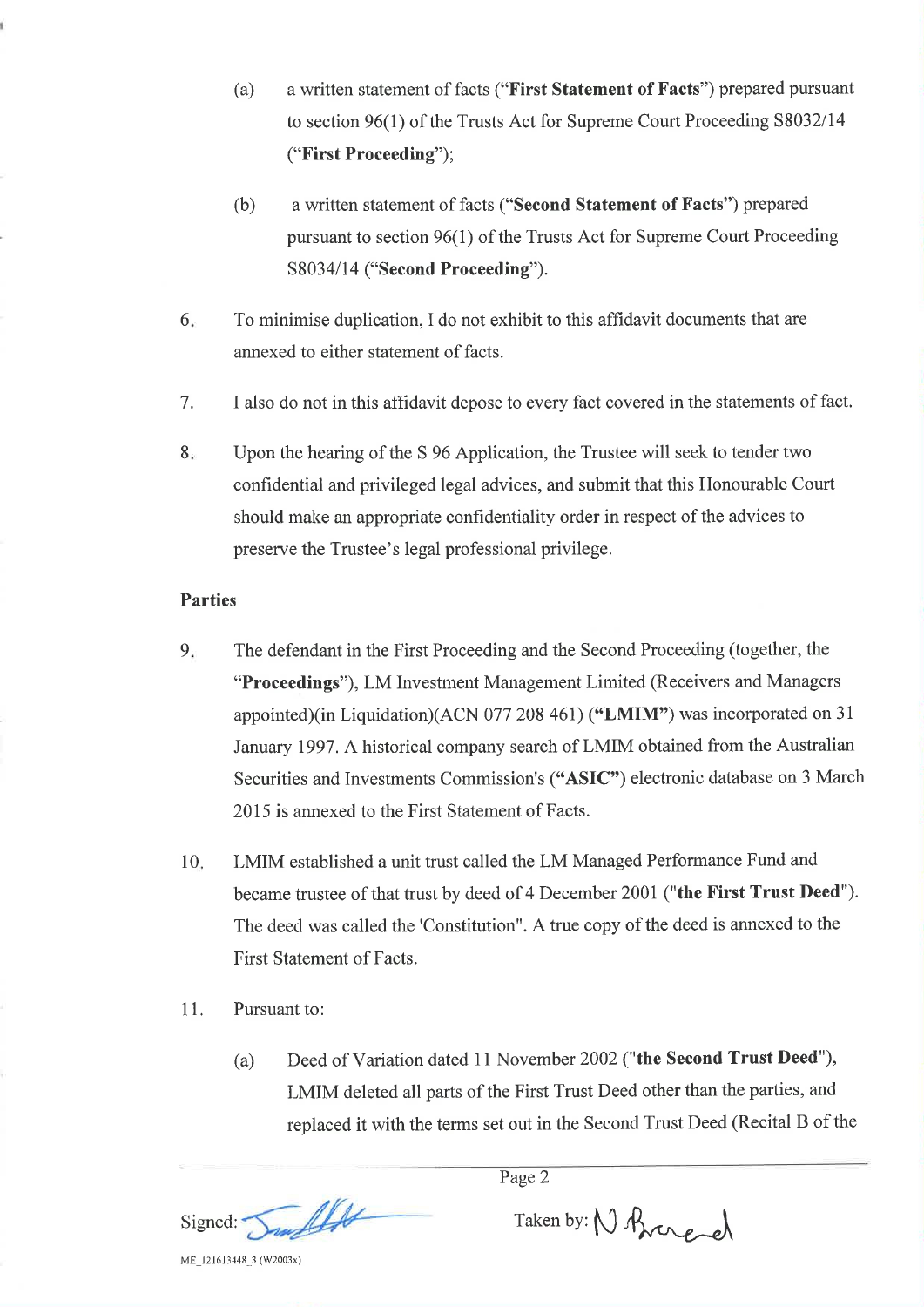Second Trust Deed). A true copy of the deed is annexed to the Statement of Facts;

- (b) Deed of Variation dated 25 November 2009 ("the Third Trust Deed"), LMIM deleted clauses 1, 2.3, 2.4 and 3 to 27 of the Second Trust Deed, and replaced it with the terms set out in the Schedule to the Third Trust Deed (clause I of the Third Trust Deed). A true copy of the deed is annexed to the Statement of Facts.
- $12.$ There is a further trust deed called the 'Supplemental Deed Poll' dated 23 October 2012 ("the Fourth Trust Deed"). Pursuant to the Fourth Trust Deed, LMIM amended clauses of the Third Trust Deed (specifically, in respect of classes of units) as set out in the Schedule to the Fourth Trust Deed. A true copy of the deed is annexed to the First Statement of Facts.
- $13.$ This is the first time of which I am aware that the Fourth Trust Deed has been included in the suite of documents that are considered to be the MPF's constitution. I do not know the reason why the Fourth Trust Deed was not identified as an MPF Constitution document prior to April 2015. The Fourth Trust Deed does not materially alter the way the MPF is to be administered.
- 14. The Trustee is also in possession of an undated document entitled "Consolidated Constitution" for the MPF. This document contains no signing pages. I have not been able to confirm the authenticity or effectiveness of this document so I am not relying upon it.
- 15 Pursuant to the First, Second, Third and Fourth Trust Deeds, LMIM agreed, among other things, to act as trustee of the scheme, and declared that it held the scheme fund and the scheme property on trust for the members.
- 16. LMIM remained the trustee of the MPF until it was removed and replaced by KordaMentha Pty Ltd (ACN 100 169 391) and Calibre Capital Ltd (ACN 108 318 985) by order of the Chief Justice of Queensland made on 12 April 2013.
- l7 A true copy of the Chief Justice's order of 12 April 2013 is annexed to the First Statement of Facts. Historical company searches obtained from ASIC's electronic

Signed: Sumflett Taken by: N Brongel

Page 3

ME 121613448 3 (W2003x)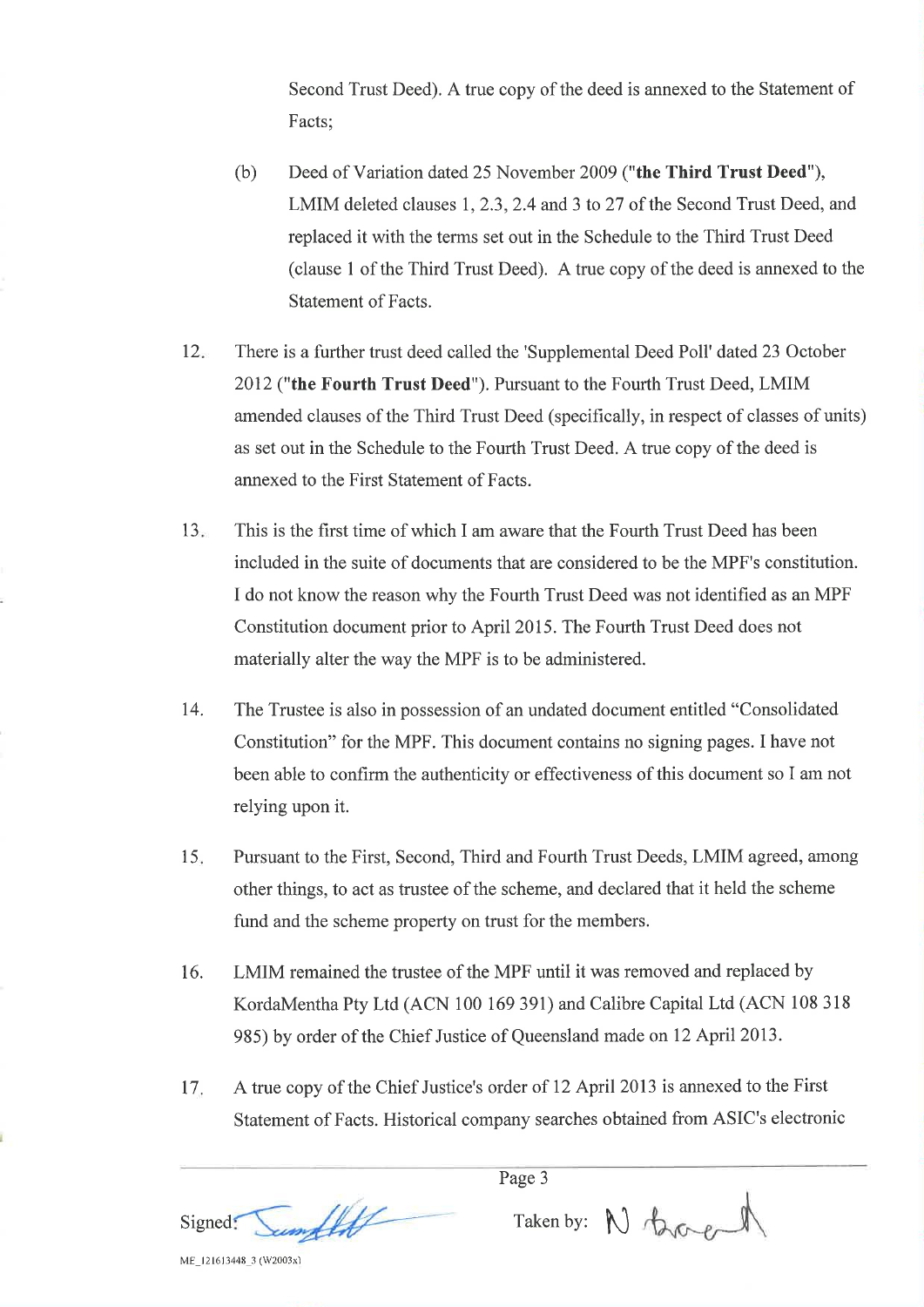database on 3 March 2015 of KordaMentha Pty Ltd (ACN 100 169 391) and Calibre Capital Ltd (ACN 108 318 985) are annexed to the First Statement of Facts.

- 18. Calibre Capital Ltd ceased to be a trustee of the MPF on 5 January 2015.
- 19. LMIM is also, and has at all material times been, the responsible entity for the LM First Mortgage Income Fund (ARSN 089 343 288) ('FMIF'), a registered managed investment scheme.
- 20 LMIM is also, and has at all material times been, the responsible entity of the LM Australian Income Fund (ARSN 133 497 917), a registered managed investment scheme.
- 2r. The Trust Company (PTAL) Limited ("PTAL") is a professional corporate trustee (formerly known as Permanent Trustee Australia Limited). Pursuant to the terms of a Custody Agreement dated 4 February 1999:
	- (a) PTAL agreed to custodially hold the Portfolio and Title Documents as agent for the defendant in relation to (inter alia) the FMIF (clause 2.1 and Schedule 2); and
	- (b) LMIM was responsible for taking all decisions in relation to the Portfolio and, subject to the Custody Agreement, PTAL was required to act on LMIM's Instructions in relation to any assets of the Portfolio (clause 4.1).
- 22. The Custody Agreement is annexed to the First Statement of Facts.

## Trustee's principal steps in the Proceedings to date

- 23. On 27 August 2014, the Trustee commenced the Proceedings.
- The claim and statement of claim in each of the Proceedings has not been served on LMIM. 24.
- On29 May 2015, the Trustee applied before the Honourable Justice P Lyons for orders regarding service of its S 96 Application and the supportingmaterial, upon the unitholders of the MPF. Annexed to the First Statement of Facts is a true copy 25

 $\mathcal{H}$ Signed:

Page 4

 $Taken by:  $\bigwedge$ ,  $\bigwedge$ ,  $\bigwedge$ ,  $\bigwedge$ , and  $\bigwedge$$ 

ME\_121613448\_3 (W2003x)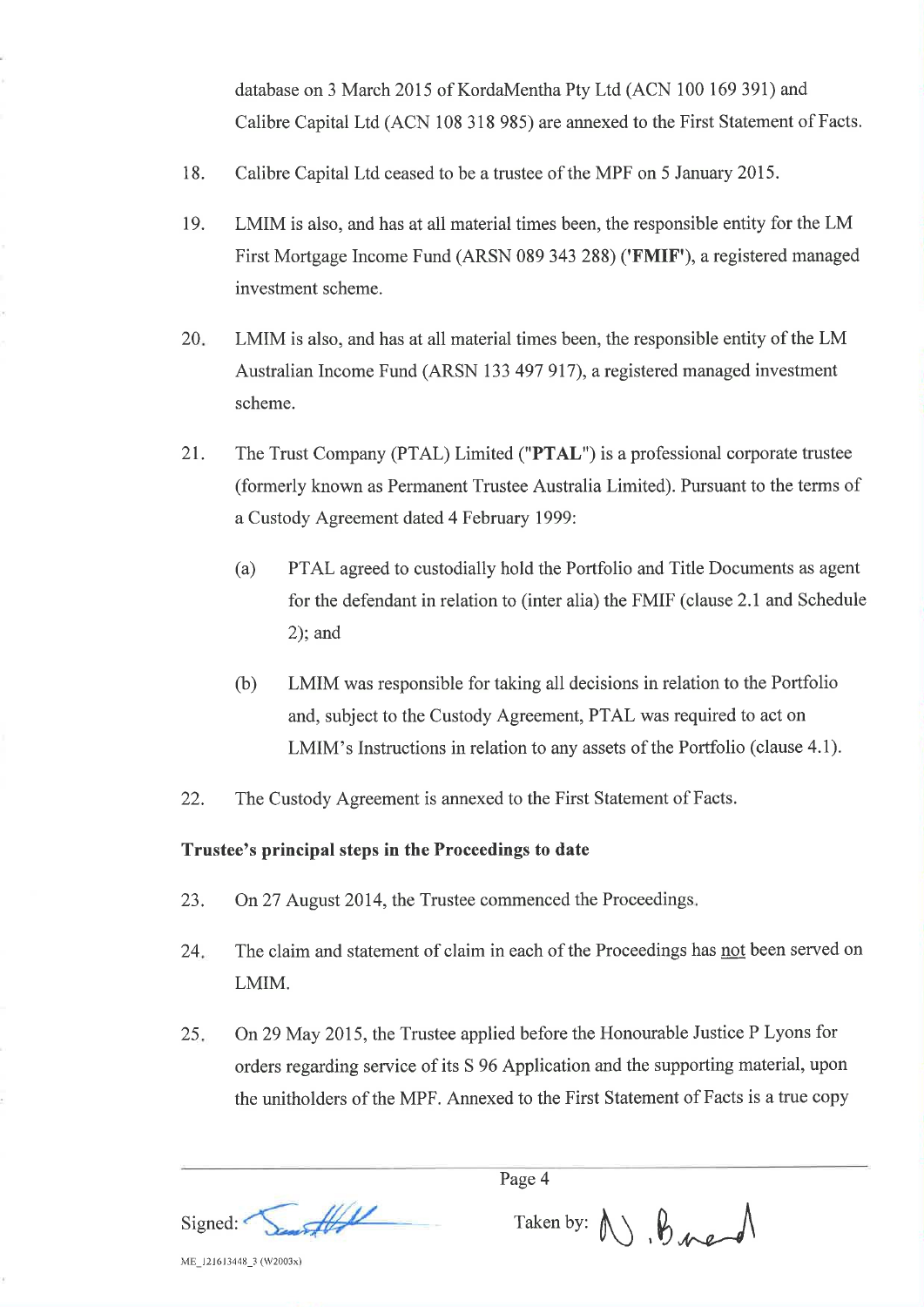of his Honour's Order made on 29 May 2015. The Trustee's compliance with the orders for service will be the subject of a separate affrdavit.

- The S 96 Application is currently listed for hearing at l0.00am on 17 June 2015 but it might need to be adjourned because of circumstances explained further below in relation to litigation funding. 26
- On I June 2015, the Trustee filed an application in each of the Proceedings seeking retrospective leave under section 500(2) of the Corporations Act 2001 (Cth) ("S 500 Applications") in relation to the commencement of the Proceedings. 27.
- The S 500 Applications are also listed for hearing at 10.00am on 17 June 2015 but might also need to be adjourned for the same reasons. 28.

# Estimated Value of MPF

- The Trustee estimates that the current net cash holdings of the MPF as at 1 June 2015, are approximately \$4,611,215.23, prior to future realisations, other recovery actions and future costs and expenses ("Net Cash Holdings"). 29
- Absent future realisations and other successful recovery actions, the Net Cash Holdings will diminish over time due to: 30
	- (a) the Trustee funding the prosecution of the First Proceeding or the Second Proceeding (if so directed);
	- (b) the Trustee's costs to prosecute proceeding S8792 of 2013 against LMIM ("Peregian Beach Proceeding");
	- (c) the Trustee's costs of its defence of proceeding Sl23l7l14 commenced by LMIM ("FMIF Proceeding");
	- (d) the general need for the Trustee to fulfil its role as trustee, which includes investigating the past conduct of LMIM as trustee for the MPF.
- 3l The Peregian Beach proceeding and the FMIF Proceeding are described in more detail in the First Statement of Facts.

Signed: Some

Page 5

 $Taken by: N. B.$ 

ME\_121613448\_3 (W2003x)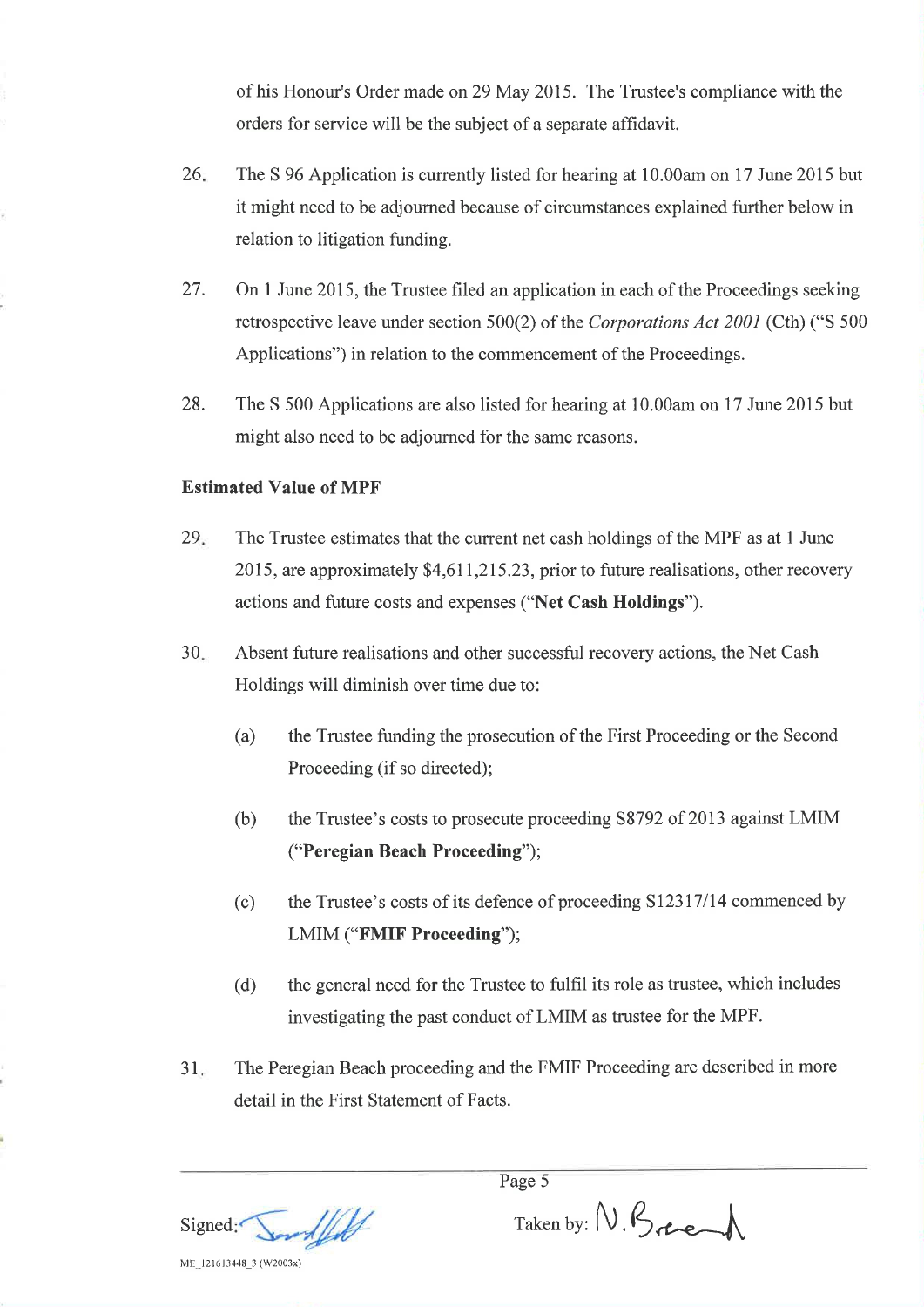- 32. A total or even a significant loss in the FMIF Proceeding would likely reduce the Net Cash Holdings to nil. An adverse costs order after judgment in the Peregian Beach Proceeding would also reduce the Net Cash Holdings but not to nil. The Net Cash Holdings amount does not include any amount that might be recovered in the Peregian Beach Proceeding.
- $33.$ The Management Accounts of the MPF as at 28 February 2013, show invested funds of \$404,489,355.67 remain unpaid to unitholders. The loss to unitholders of the MPF in the absence of any return is likely to be at least this amount.

# Estimated value of the assets of LMIM and the FMIF

- 34 LMIM is in liquidation, and the Trustee understands that LMIM will have no money to meet any judgment against it.
- <sup>35</sup> Annexed to the First Statement of Facts is a report dated 30 April2015 ("FMIF Report") by Mr David Whyte of BDO, the court appointed receiver of the FMIF
- 36. The Report estimates that (as at 31 March 2015) the net amount of funds available to distribute to unitholders in the FMIF to be between \$68,567,I76 and \$81,203,065.
- 37. This includes the amount of \$35,100,676 described as "cash at bank"
- 38. The Report shows that the FMIF should have sufficient funds to satisfy a declaration that LMIM holds the sums sought in the Proceedings on constructive trust.
- 39. However, I have not been able to independently verify the contents of the Report in this respect.

#### Litigation funding

MË\_l2l 613448\_3 (W2003x)

40. Funding litigation in the Proceedings will be very expensive. Further, the Trustee is currently using the Net Cash Holdings to fund the Peregian Beach Proceeding, the FMIF Proceeding and the general administration of the MPF.

Signed:

Page 6

Taken by: N Brace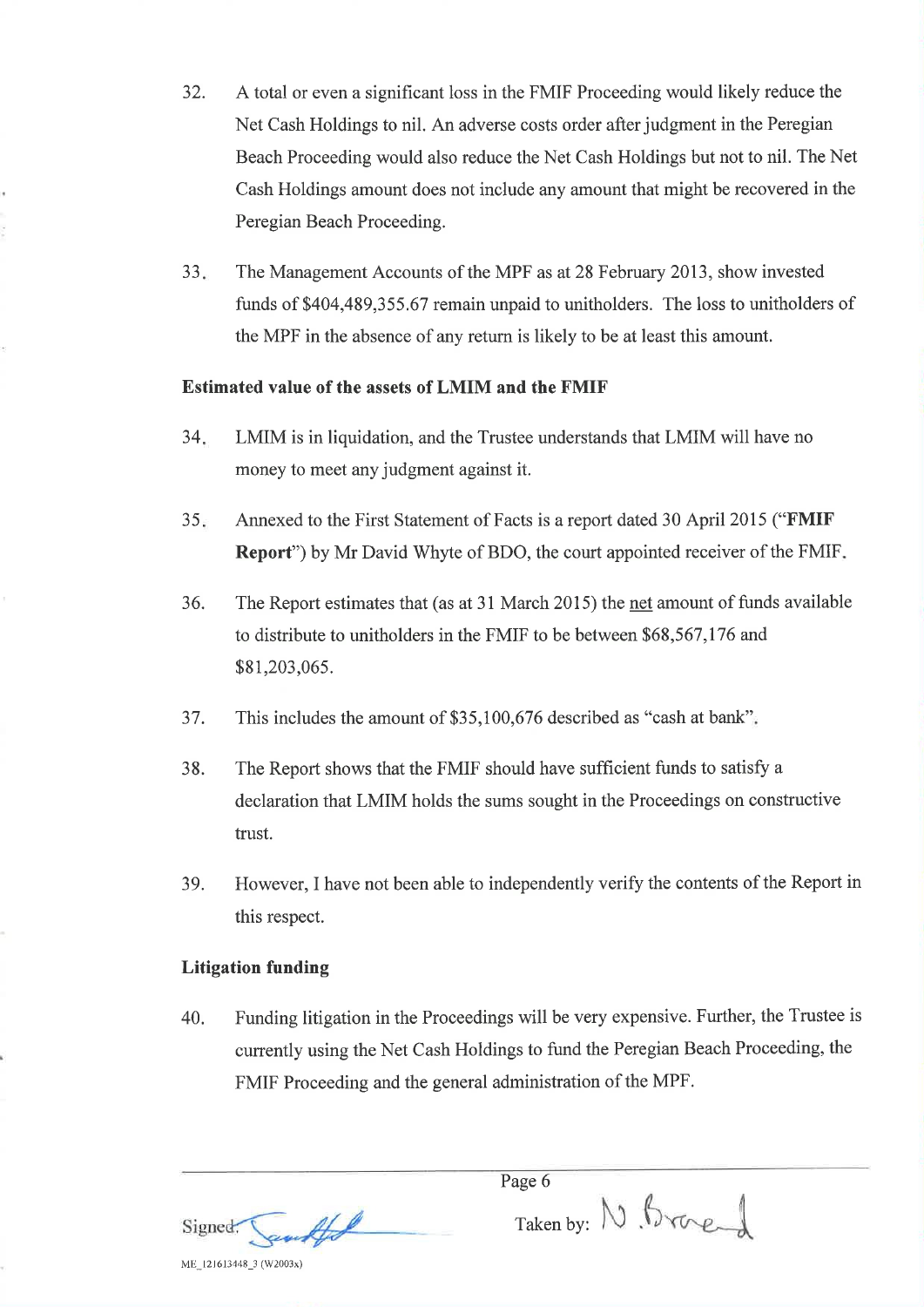- 4t. The Trustee also has to monitor possible future liabilities of the Trustee (for example, adverse judgments or costs orders) given that the only non-contingent source of funds for the Trustee's indemnity is out of the Net Cash Holdings.
- 42. These issues are discussed in more detail in the First Statement of Facts.
- 43 Due to the relatively limited size of the Net Cash Holdings and the issues just mentioned, the Trustee is seeking litigation funding for the Proceedings. If litigation funding cannot be obtained on satisfactory terms, it is likely that the Trustee will not prosecute the Proceedings.
- 44. The Trustee would of course take into consideration any offer from the unitholders of the MPF to fund the Proceedings.
- 45. The Trustee is trying to obtain an answer in relation to litigation funding as soon as possible. However, if it does not have a satisfactory answer soon, it might be necessary to adjourn the S 96 Application and the S 500 Applications.

# The Trustee's opinion

- Subject to the Trustee being able to obtain litigation funding for the one or both of the Proceedings, it is the opinion of the Trustee that it is in the best interests of the members of the MPF, that the Trustee prosecutes the Proceedings for which it obtains funding. 46
- 47. The Trustee is of this opinion because:
	- (a) the Trustee has been advised by its lawyers that it has reasonable prospects of successfully prosecuting the Proceedings;
	- (b) if the Trustee's claim in the First Proceeding is successful, the estimated net benefit after the payment of fees and costs will be approximately \$8.68M (the amount claimed minus \$1,047,089.31, being the estimated total of the Trustee's fees and legal expenses up to and including a trial) (excluding judgment interest). This would represent a 188% increase to the current asset pool of the MPF, from approximately \$4.6M to \$13.28;

Signed:  $\sqrt{\frac{1}{2}}$  Taken by:

Page 7

ME\_1216 13448\_3 (W2003x)